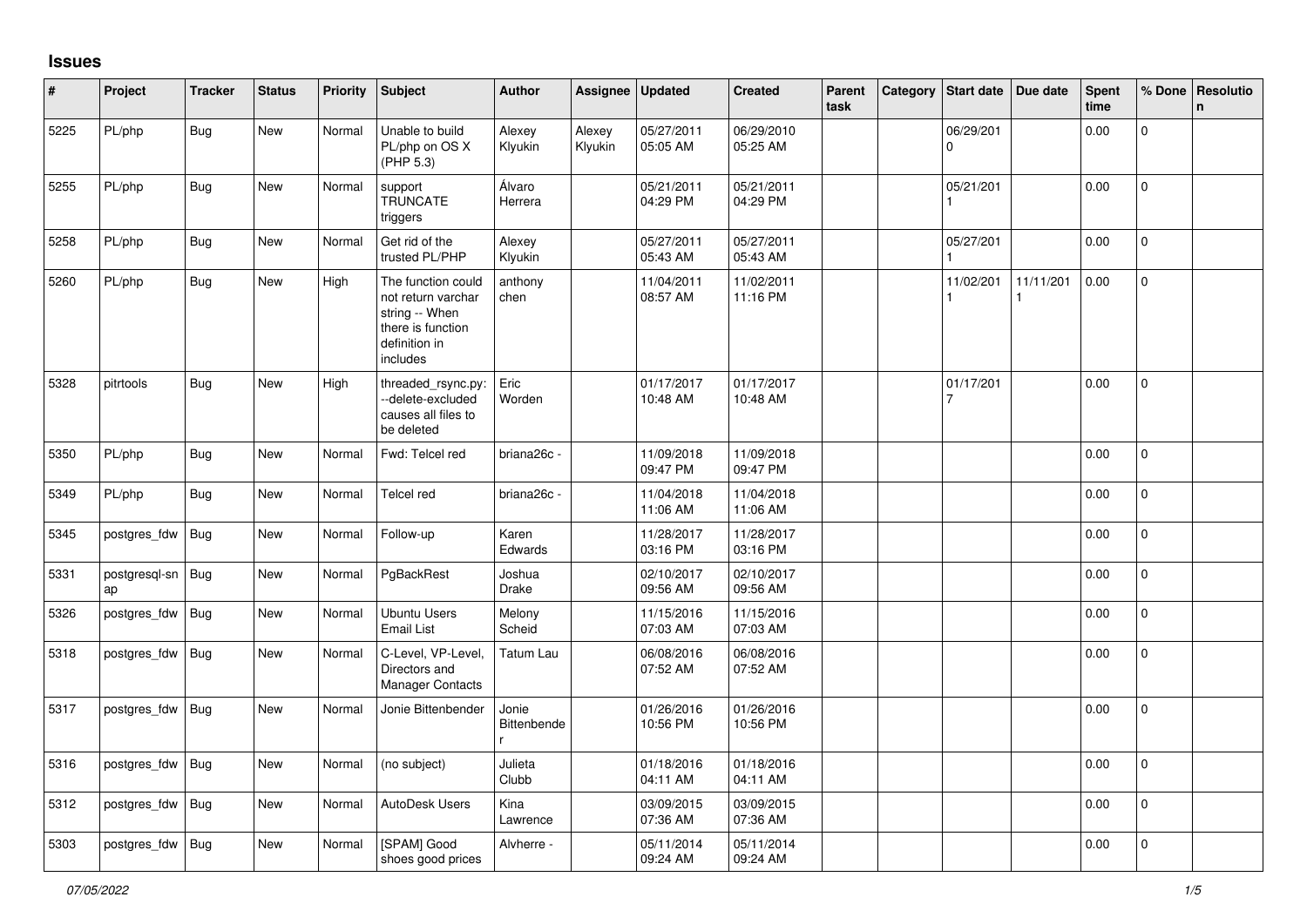| $\vert$ # | Project      | <b>Tracker</b> | <b>Status</b>  | <b>Priority</b> | Subject                                                    | <b>Author</b>     | Assignee       | <b>Updated</b>         | <b>Created</b>         | Parent<br>task | Category | Start date | Due date | <b>Spent</b><br>time | % Done       | Resolutio<br>n |
|-----------|--------------|----------------|----------------|-----------------|------------------------------------------------------------|-------------------|----------------|------------------------|------------------------|----------------|----------|------------|----------|----------------------|--------------|----------------|
| 5301      | postgres_fdw | <b>Bug</b>     | New            | Normal          | My husband loves<br>Jacob & Co                             | Postgres<br>fdw   |                | 05/08/2014<br>03:17 AM | 05/08/2014<br>03:17 AM |                |          |            |          | 0.00                 | $\mathbf{0}$ |                |
| 5292      | postgres fdw | Bug            | New            | Normal          | [SPAM] Good<br>shoes good prices                           | Ladyregina        |                | 04/11/2014<br>02:06 PM | 04/11/2014<br>02:06 PM |                |          |            |          | 0.00                 | $\mathbf 0$  |                |
| 5291      | postgres_fdw | <b>Bug</b>     | New            | Normal          | Great watches at<br>cut-prices                             | Jkawasaki -       |                | 04/11/2014<br>07:30 AM | 04/11/2014<br>07:30 AM |                |          |            |          | 0.00                 | $\mathbf{0}$ |                |
| 5000      | Simpycity    | <b>Bug</b>     | New            | Urgent          | <b>Automatic Rollback</b><br>Fix.                          | Lacey<br>Powers   | Aurynn<br>Shaw | 04/29/2009<br>11:22 AM | 04/29/2009<br>11:22 AM |                |          |            |          | 0.00                 | 0            |                |
| 4993      | Simpycity    | <b>Bug</b>     | New            | High            | Finish docs                                                | Aurynn<br>Shaw    | Aurynn<br>Shaw | 11/25/2008<br>11:31 AM | 11/25/2008<br>11:31 AM |                |          |            |          | 0.00                 | $\mathbf{0}$ |                |
| 4972      | PL/php       | Bug            | In<br>Progress | Normal          | array PHP <-> Pg<br>conversion is<br>broken                | Álvaro<br>Herrera |                | 05/21/2011<br>04:50 PM | 11/23/2005<br>11:48 AM |                |          |            |          | 0.00                 | $\mathbf{0}$ |                |
| 4960      | Pggraph      | <b>Bug</b>     | <b>New</b>     | High            | pg error of<br>pggraph_2_2                                 | Devrim<br>Gunduz  | Aurynn<br>Shaw | 12/30/2008<br>09:09 AM | 12/30/2008<br>09:09 AM |                |          |            |          | 0.00                 | $\mathbf{0}$ |                |
| 4959      | Pggraph      | Bug            | New            | High            | Upgrade all present<br>pggraph clients to<br>pggraph_2_2   | Aurynn<br>Shaw    | Aurynn<br>Shaw | 07/28/2008<br>08:07 AM | 07/28/2008<br>08:07 AM |                |          |            |          | 0.00                 | $\mathbf 0$  |                |
| 4958      | Pggraph      | Bug            | <b>New</b>     | High            | Fix the "Help I have<br>no data" problem<br>with pggraph.  | Aurynn<br>Shaw    | Aurynn<br>Shaw | 07/25/2008<br>11:37 AM | 07/25/2008<br>11:37 AM |                |          |            |          | 0.00                 | $\mathbf 0$  |                |
| 4956      | Pggraph      | Bug            | New            | High            | dbrollup.py needs<br>to support pggraph<br>2.2             | Aurynn<br>Shaw    | Aurynn<br>Shaw | 07/25/2008<br>08:02 AM | 07/25/2008<br>08:02 AM |                |          |            |          | 0.00                 | $\mathbf{0}$ |                |
| 4954      | Pggraph      | Bug            | New            | High            | pggraph_clients                                            | Aurynn<br>Shaw    | Aurynn<br>Shaw | 07/25/2008<br>07:59 AM | 07/25/2008<br>07:59 AM |                |          |            |          | 0.00                 | $\pmb{0}$    |                |
| 4952      | Pggraph      | <b>Bug</b>     | New            | High            | Help interface                                             | Aurynn<br>Shaw    | Aurynn<br>Shaw | 07/21/2008<br>10:40 AM | 07/21/2008<br>10:40 AM |                |          |            |          | 0.00                 | $\mathbf 0$  |                |
| 4951      | Pggraph      | <b>Bug</b>     | New            | High            | Document date<br>range behaviour                           | Aurynn<br>Shaw    | Aurynn<br>Shaw | 07/21/2008<br>10:44 AM | 07/21/2008<br>10:38 AM |                |          |            |          | 0.00                 | $\mathbf{0}$ |                |
| 4950      | Pggraph      | <b>Bug</b>     | New            | High            | Write unit tests                                           | Aurynn<br>Shaw    | Aurynn<br>Shaw | 07/17/2008<br>05:02 PM | 07/17/2008<br>05:02 PM |                |          |            |          | 0.00                 | $\mathbf{0}$ |                |
| 4949      | Pggraph      | <b>Bug</b>     | New            | High            | Document<br>behaviour                                      | Aurynn<br>Shaw    | Aurynn<br>Shaw | 07/21/2008<br>10:44 AM | 07/17/2008<br>04:59 PM |                |          |            |          | 0.00                 | $\Omega$     |                |
| 4948      | Pggraph      | <b>Bug</b>     | New            | High            | in pggraph_table,<br>prevent crash if no<br>tables present | Aurynn<br>Shaw    | Aurynn<br>Shaw | 07/16/2008<br>09:42 PM | 07/16/2008<br>09:42 PM |                |          |            |          | 0.00                 | $\mathbf{0}$ |                |
| 4947      | Pggraph      | <b>Bug</b>     | <b>New</b>     | High            | Do testing of data<br>arrays                               | Aurynn<br>Shaw    | Aurynn<br>Shaw | 07/16/2008<br>09:01 PM | 07/16/2008<br>09:01 PM |                |          |            |          | 0.00                 | $\Omega$     |                |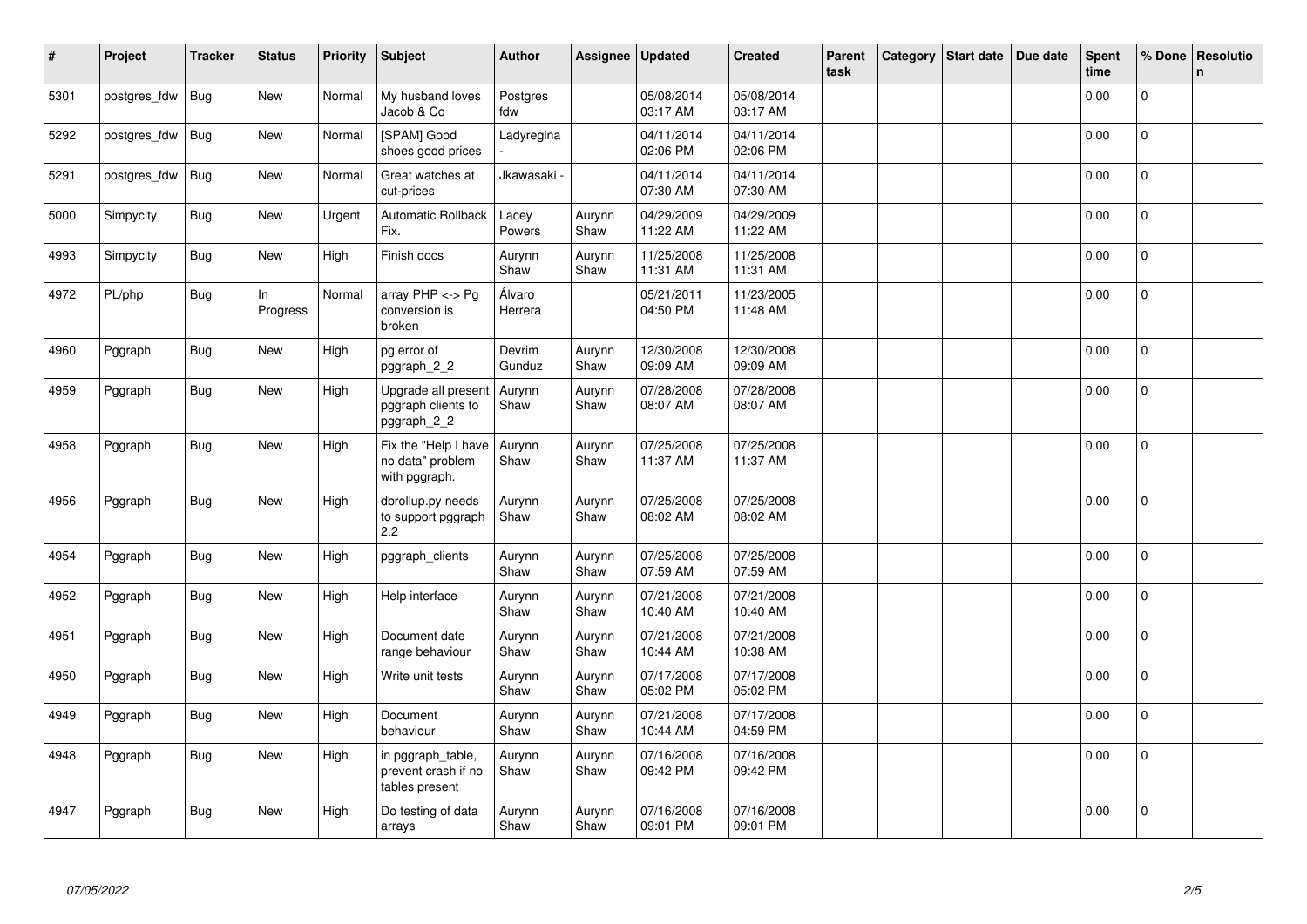| #    | Project             | <b>Tracker</b> | <b>Status</b>  | Priority | <b>Subject</b>                                                    | <b>Author</b>             | Assignee                | <b>Updated</b>         | <b>Created</b>         | Parent<br>task | Category | Start date                  | Due date                    | Spent<br>time | % Done         | Resolutio<br>$\mathsf{n}$ |
|------|---------------------|----------------|----------------|----------|-------------------------------------------------------------------|---------------------------|-------------------------|------------------------|------------------------|----------------|----------|-----------------------------|-----------------------------|---------------|----------------|---------------------------|
| 4945 | Pggraph             | Bug            | New            | High     | Force all graphs to<br>abort if non-specific<br>data specified    | Aurynn<br>Shaw            | Aurynn<br>Shaw          | 07/16/2008<br>10:14 PM | 07/15/2008<br>03:32 PM |                |          |                             |                             | 0.00          | 0              |                           |
| 4943 | Pggraph             | Bug            | <b>New</b>     | Low      | <b>Future Planning</b><br>and Ideas                               | Aurynn<br>Shaw            | Aurynn<br>Shaw          | 07/16/2008<br>10:14 PM | 07/14/2008<br>11:32 AM |                |          |                             |                             | 0.00          | 0              |                           |
| 4940 | Pggraph             | Bug            | <b>New</b>     | High     | Remove prefixes                                                   | Aurynn<br>Shaw            | Aurynn<br>Shaw          | 07/14/2008<br>11:05 AM | 07/14/2008<br>11:05 AM |                |          |                             |                             | 0.00          | $\mathbf 0$    |                           |
| 4937 | Pggraph             | Bug            | <b>New</b>     | High     | Modification of DB<br>Client code for date<br>ranges              | Aurynn<br>Shaw            | Aurynn<br>Shaw          | 07/16/2008<br>10:14 PM | 07/14/2008<br>10:45 AM |                |          |                             |                             | 0.00          | 0              |                           |
| 4936 | Pggraph             | Bug            | New            | High     | Modify averaging<br>functions                                     | Aurynn<br>Shaw            | Aurynn<br>Shaw          | 07/14/2008<br>10:12 AM | 07/14/2008<br>10:11 AM |                |          |                             |                             | 0.00          | $\mathbf 0$    |                           |
| 4872 | Odbcng              | <b>Bug</b>     | New            | High     | ODBCng +<br><b>UNICODE</b>                                        | bford -                   | bford -                 | 04/24/2008<br>08:55 AM | 04/24/2008<br>08:55 AM |                |          |                             |                             | 0.00          | $\mathbf 0$    |                           |
| 5236 | PL/php              | Feature        | New            | Normal   | pg_raise to PHP<br>Object                                         | Moisés P.<br>Sena         |                         | 07/29/2010<br>11:08 AM | 07/29/2010<br>11:07 AM |                |          | 07/29/201<br>$\Omega$       |                             | 0.00          | 0              |                           |
| 5235 | PL/php              | Feature        | <b>New</b>     | Normal   | SPI Object and not<br>function                                    | Moisés P.<br>Sena         |                         | 07/29/2010<br>10:48 AM | 07/29/2010<br>10:48 AM |                |          | 07/29/201<br>$\Omega$       |                             | 0.00          | $\mathbf 0$    |                           |
| 5259 | PL/php              | Feature        | New            | Normal   | Add support for<br>anonymous DO<br>blocks.                        | Alexey<br>Klyukin         |                         | 05/27/2011<br>05:52 AM | 05/27/2011<br>05:52 AM |                |          | 05/27/201                   |                             | 0.00          | 0              |                           |
| 5265 | pitrtools           | Feature        | New            | Normal   | Avoid the need to<br>manually edit<br>postgresql.conf<br>files    | Alexey<br>Klyukin         | Alexey<br>Klyukin       | 05/22/2013<br>05:40 AM | 09/17/2012<br>04:13 AM |                |          | 09/17/201<br>$\overline{c}$ | 09/30/201<br>$\overline{c}$ | 0.00          | $\mathbf 0$    |                           |
| 5306 | pitrtools           | Feature        | Feedback       | Normal   | Reimplementation<br>of queue                                      | Joshua A.<br><b>Drake</b> | Joshua<br><b>Drake</b>  | 11/13/2014<br>10:12 AM | 05/13/2014<br>12:58 PM |                |          | 05/13/201                   |                             | 0.00          | 0              |                           |
| 5315 | pitrtools           | Feature        | New            | Normal   | cmd standby: Data<br>Directory vs.<br>Configuration<br>Directory? | Michael<br>Vitale         | Michael<br>Vitale       | 05/14/2015<br>03:57 PM | 05/14/2015<br>03:57 PM |                |          | 05/14/201<br>5              |                             | 0.00          | $\overline{0}$ |                           |
| 5327 | postgresgl-sn<br>ap | Feature        | In<br>Progress | Normal   | New snap<br>packages to be<br>created                             | Joshua<br>Drake           | <b>Ivan</b><br>Lezhnjov | 12/13/2016<br>08:36 AM | 12/09/2016<br>07:11 AM |                |          | 12/09/201<br>6              |                             | 0.00          | 40             |                           |
| 4984 | PL/php              | Feature        | In<br>Progress | Normal   | Composite Type<br>Argument as table                               | bford -                   |                         | 05/21/2011<br>04:50 PM | 12/15/2005<br>03:38 AM |                |          |                             |                             | 0.00          | $\mathbf 0$    |                           |
| 4979 | PL/php              | Feature        | In<br>Progress | Normal   | Add support for<br>IN/OUT parameters                              | Álvaro<br>Herrera         | Alexey<br>Klyukin       | 09/14/2011<br>11:21 AM | 12/05/2005<br>07:37 AM |                |          |                             | 09/13/201                   | 0.00          | 0              |                           |
| 4967 | PL/php              | Feature        | In<br>Progress | Normal   | Redesign memory<br>handling                                       | Álvaro<br>Herrera         |                         | 05/21/2011<br>04:50 PM | 11/16/2005<br>05:31 PM |                |          |                             |                             | 0.00          | $\overline{0}$ |                           |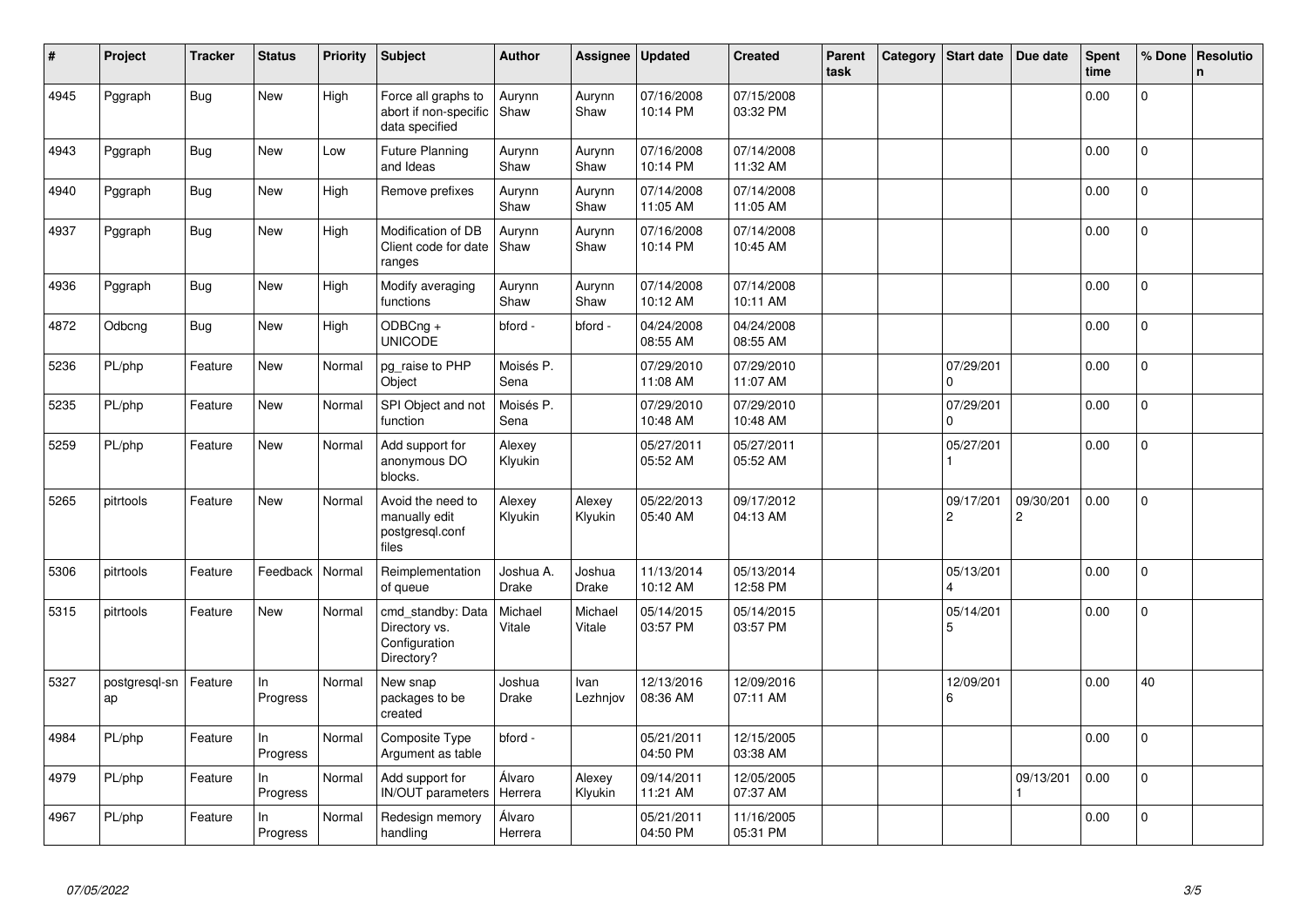| #    | Project             | Tracker | <b>Status</b>   | <b>Priority</b> | <b>Subject</b>                                    | <b>Author</b>                       | Assignee         | <b>Updated</b>         | <b>Created</b>         | <b>Parent</b><br>task | Category | <b>Start date</b>         | Due date       | <b>Spent</b><br>time | % Done         | Resolutio<br>$\mathbf n$ |
|------|---------------------|---------|-----------------|-----------------|---------------------------------------------------|-------------------------------------|------------------|------------------------|------------------------|-----------------------|----------|---------------------------|----------------|----------------------|----------------|--------------------------|
| 4933 | Pggraph             | Feature | New             | Normal          | Feature requests,<br>pggraph                      | Aurynn<br>Shaw                      | Aurynn<br>Shaw   | 03/12/2008<br>12:44 PM | 03/12/2008<br>12:44 PM |                       |          |                           |                | 0.00                 | $\mathbf{0}$   |                          |
| 4932 | Pggraph             | Feature | <b>New</b>      | Normal          | Have pggraph<br>directly access Wiki<br>passwords | Aurynn<br>Shaw                      | Aurynn<br>Shaw   | 12/31/2007<br>10:28 AM | 12/31/2007<br>10:28 AM |                       |          |                           |                | 0.00                 | $\overline{0}$ |                          |
| 4931 | Pggraph             | Feature | New             | Normal          | Develop a nagios<br>plugin for pggraph<br>checks  | Devrim<br>Gunduz                    | Aurynn<br>Shaw   | 12/18/2007<br>07:24 PM | 12/18/2007<br>07:24 PM |                       |          |                           |                | 0.00                 | $\mathbf{0}$   |                          |
| 4926 | Pggraph             | Feature | New             | Normal          | insert/update/delete                              | bford -                             | Aurynn<br>Shaw   | 12/26/2007<br>12:26 PM | 08/20/2007<br>04:15 PM |                       |          |                           |                | 0.00                 | 0              |                          |
| 4925 | Pggraph             | Feature | New             | Normal          | Allow graphing<br>specific intervals              | Darcy<br>Buskermole<br>$\mathsf{n}$ | Aurynn<br>Shaw   | 10/16/2007<br>10:28 AM | 07/03/2007<br>08:28 AM |                       |          |                           |                | 0.00                 | 0              |                          |
| 4915 | Pggraph             | Feature | In.<br>Progress | Normal          | insert time should<br>be timestamptz              | Darcy<br><b>Buskermole</b><br>n     | Aurynn<br>Shaw   | 10/16/2007<br>09:45 AM | 03/21/2007<br>06:35 AM |                       |          |                           |                | 0.00                 | $\overline{0}$ |                          |
| 4914 | Pggraph             | Feature | In<br>Progress  | Normal          | customer feedback                                 | bford -                             | Aurynn<br>Shaw   | 08/20/2007<br>02:37 PM | 03/19/2007<br>08:54 PM |                       |          |                           |                | 0.00                 | $\mathbf{0}$   |                          |
| 4908 | Pggraph             | Feature | In<br>Progress  | Normal          | Table statistics<br>tablename                     | bford -                             | Aurynn<br>Shaw   | 08/20/2007<br>02:35 PM | 01/07/2007<br>07:26 PM |                       |          |                           |                | 0.00                 | $\mathbf 0$    |                          |
| 4901 | Pggraph             | Feature | New             | High            | pggraph_table<br>doesn't list tables              | bford -                             | Aurynn<br>Shaw   | 12/30/2008<br>01:56 PM | 12/29/2006<br>05:18 PM |                       |          |                           |                | 0.00                 | $\overline{0}$ |                          |
| 4890 | Pggraph             | Feature | In<br>Progress  | Normal          | new report(s)                                     | Darcy<br><b>Buskermole</b><br>n     | Aurynn<br>Shaw   | 10/16/2007<br>10:20 AM | 09/25/2006<br>10:36 PM |                       |          |                           |                | 0.00                 | $\mathbf 0$    |                          |
| 4873 | Odbcng              | Feature | <b>New</b>      | High            | Win64 version                                     | bford -                             | bford -          | 07/23/2008<br>02:21 AM | 07/23/2008<br>02:21 AM |                       |          |                           |                | 0.00                 | $\mathbf 0$    |                          |
| 4868 | Odbcng              | Feature | New             | High            | Test environment                                  | bford -                             | bford -          | 11/28/2007<br>02:22 PM | 11/27/2007<br>08:48 PM |                       |          |                           |                | 0.00                 | 0              |                          |
| 4866 | Odbcng              | Feature | New             | High            | please post test<br>cases                         | bford -                             | bford -          | 11/16/2007<br>08:21 PM | 11/16/2007<br>08:21 PM |                       |          |                           |                | 0.00                 | $\Omega$       |                          |
| 5257 | postgres.js         | Support | New             | Normal          | method to catch<br>error on<br>connection?        | Rick<br>Harding                     |                  | 05/26/2011<br>09:15 AM | 05/26/2011<br>09:15 AM |                       |          | 05/26/201<br>$\mathbf{1}$ |                | 0.00                 | $\mathbf{0}$   |                          |
| 5321 | postgresql-sn<br>ap | Task    | New             | Normal          | Make postgres a<br>systemd daemon                 | Ivan<br>Lezhnjov                    |                  | 10/28/2016<br>06:34 AM | 10/28/2016<br>06:34 AM |                       |          | 10/28/201<br>6            |                | 0.00                 | $\Omega$       |                          |
| 5339 | postgresql-sn<br>ap | Task    | <b>New</b>      | Normal          | Explore tracks<br>feature                         | Ivan<br>Lezhnjov                    | Ivan<br>Lezhnjov | 06/09/2017<br>03:47 AM | 06/09/2017<br>03:47 AM |                       |          | 06/09/201<br>7            | 06/16/201<br>7 | 0.00                 | 0              |                          |
| 5340 | postgresgl-sn<br>ap | Task    | New             | Normal          | Change package<br>name                            | Ivan<br>Lezhnjov                    | Ivan<br>Lezhnjov | 08/02/2017<br>11:44 PM | 08/02/2017<br>11:44 PM |                       |          | 08/02/201<br>7            | 08/04/201<br>7 | 0.00                 | 0              |                          |